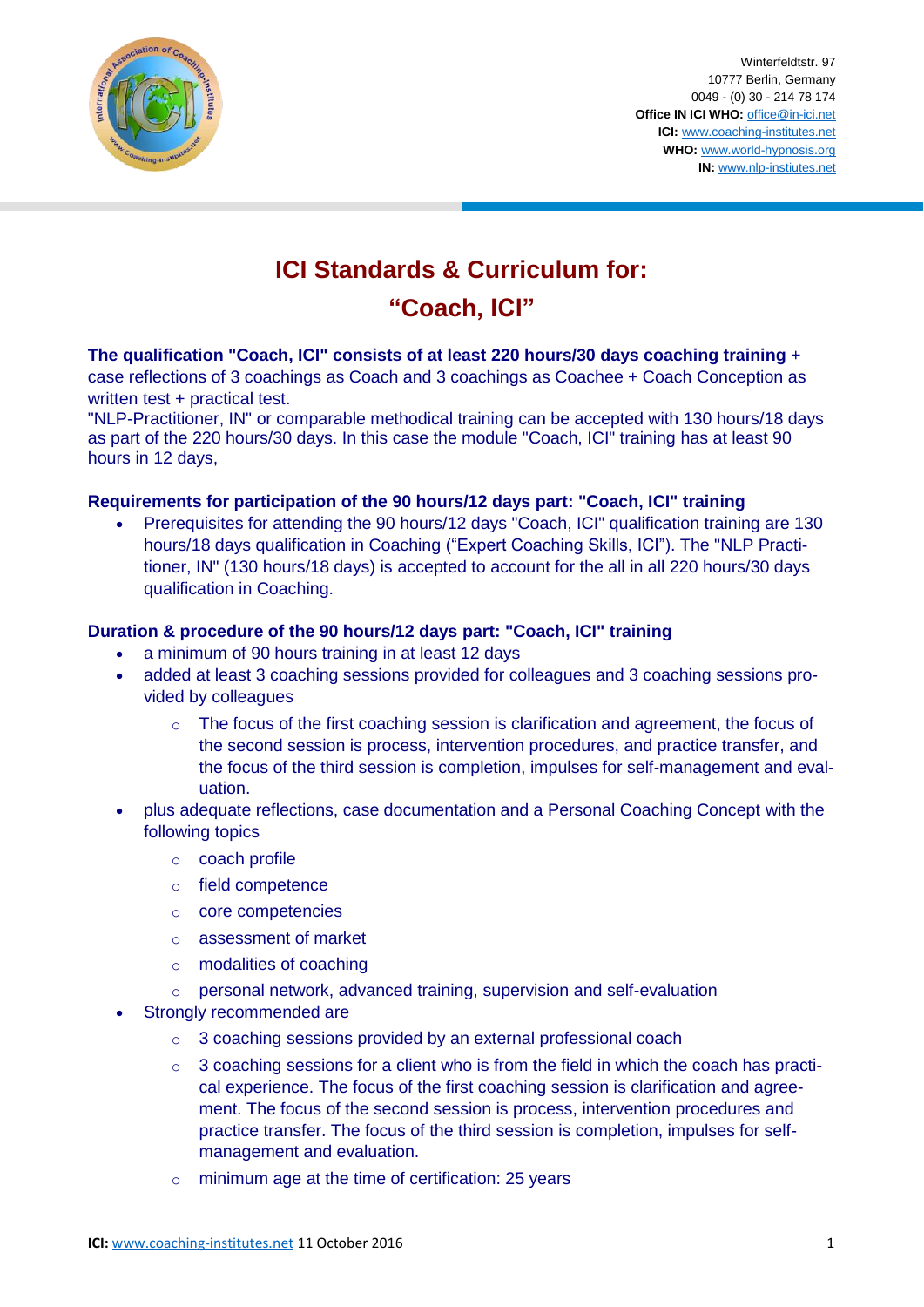# **Training content of: "Coach, ICI"**

### **1st part: [130 hours/18 days Curriculum "NLP Practitioner, IN"](http://www.nlp-institutes.net/standards/practitionercert.php) or comparable qualification**

#### **2nd part: the following content for the 90 hours/12 days "Coach, ICI"**

- **client acquisition**
- positioning of coach
- role security
- first session (clarification of outcome, agreements and psychological contract)
- coach responsibility and legal matters
- reflection over the relationship between coach and coachee
- collection of information and clarification of outcome
- handling of goals
- strategies, methods, interventions
- ecology
- transfer in practice
- goal oriented use of analogue and digital communication
- feedback and correction
- structuring of single sessions and of the overall process
- process coordination in regard to the neurological levels
- flexibility in stuck-state situations
- limiting presuppositions and limiting beliefs
- coaching interventions from an NLP-Practitioner training
- language as an instrument
- evaluation and success controlling
- preparation of self-coaching and closure
- **Self-reflection of the coach**
	- o coaching attitude
	- o coach state management
	- o coach profile
	- o field competence
	- o limits of coaching
	- o recognition and creating of the form of relationship
	- o differences between coaching and counseling and therapy

#### **Basic knowledge in conflict management**

- o conflict theories
- o working with conflicts
- o potential of conflicts
- o costs of conflicts

#### **Supervision, self-reflection, and personality development**

- o writing of case documentations
- o analysis and change in regard to long-term processes
- o capability for self-reflection
- o supervision (by colleagues)
- $\circ$  goal oriented expansion of one's own model of the world
- o capability for creating personal balance and stress management
- o integration of inner conflicts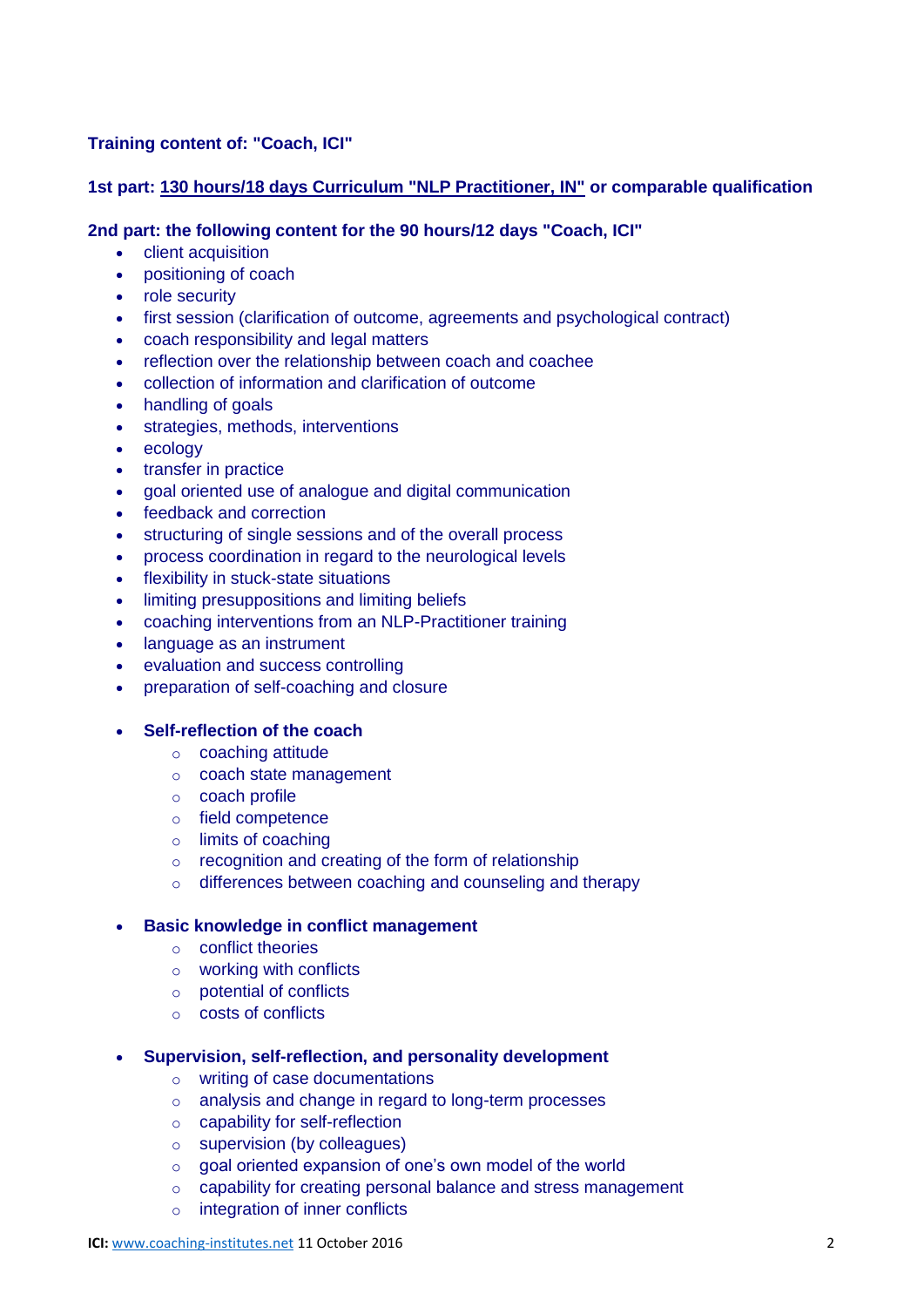- o personal congruence and authenticity
- o development, learning, and application of new strategies
- o transfer of experience to new assignments and contexts

#### **Optional recommended training content**

- **Coaching interventions e.g. based on: humanistic psychology, cognitive psychology, process-oriented psychology, depth psychology**
	- o flexibility in interventions
	- o communication of psychological knowledge (active mechanisms in coaching sessions, inner attitude of the coach, explanations and metaphors, feelings, resources and goals, self-concept)
	- o Heroes' Journey
	- o social psychology
	- o clinical psychology
	- o conflict coaching
	- o ambiguity tolerance
	- o systemic thinking and assessment
	- o Constellation
	- o hidden agendas and systemic entanglements
	- o emotional resonance phenomena
	- $\circ$  motivation techniques
	- o analysis of strengths, weaknesses, and potential

#### **Optional knowledge in conflict management**

- o conflict resolution strategies
- o crisis management
- o stress reduction programs, change of perspective, principle of proactive initiation, handling of strong emotions, recognition of interaction effects and feedback circuits…
- o conflict coaching for teams, two-person groups, leaders

#### **World of employment**

- o CI process
- o development of guiding principles
- o delegation techniques
- o leadership
- o burnout prophylaxis
- o mobbing (psychological harassment)

#### **Core competencies trained in: "Advanced Fundamental coaching skills, ICI"**

- To use and self-reflect on the coaching competencies: Questioning, listening, championing, sharing observations and hypothesis, challenging, tasking, creating rapport, monitoring own mental estate, summery.
- To use and reflect on systemic perspectives from individual, team, organization.
- To reflect on the difference of executing a coaching and being a coach.
- To be able to structure single sessions and overall processes.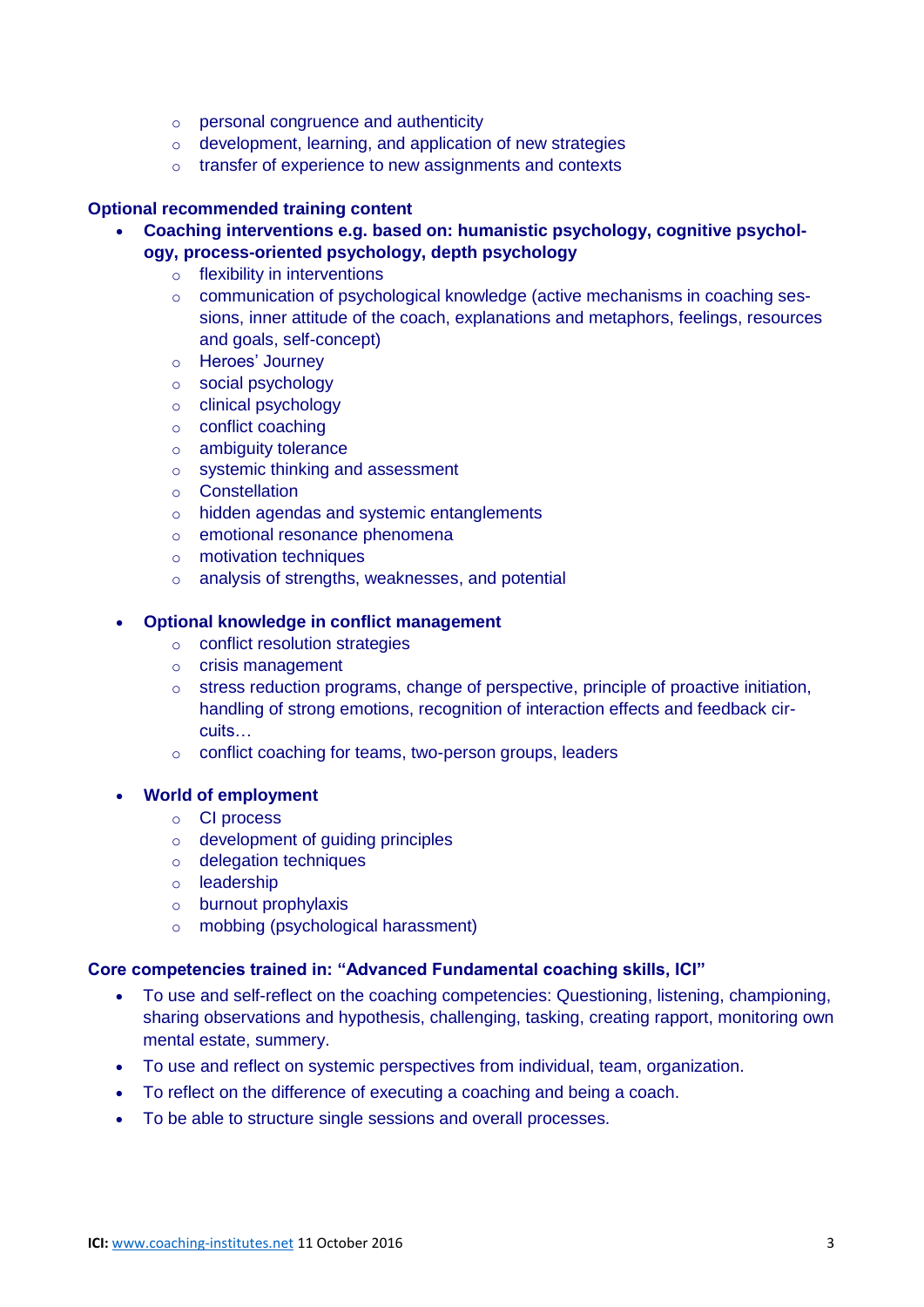# **A recommended structure of the 12 days**

The Coach Training contributes to the enhancement, stabilization and expansion of NLP or comparable methodological competencies. Where does coaching come from and how does it work? When take people the opportunities for coaching? What is a coach? What is the value of their own field of competence? Scientific findings to the ideas of man, models of human development theories, self-esteem; learning the systemic perspective, conflict theory and methods for conflict work, empathy - when is it helpful, when does empathy harm?

#### **Days 1 + 2: The field of competence of Coaches**

History of Coaching, fields of application in coaching - where does it come from, what does it provide? Field of competence: In which areas do I have the field competence to offer Coaching? Which target group do I want to address? Where and how do I want to take a position in the market? Tasks of the Coach analogical to the Logical Levels, attitude of a Coach, ethical standards in Coaching.

#### **Days 3 + 4: Basic competence in Coaching**

Setup and process of Coaching. Structural patterns of the task of the Coach. Coaching process, self-reflection of the Coach. Clarification of the mission and goal orientation, formal und psychological contract. Advantages and disadvantages of empathy. Arrangement of first contact and first session in Coaching.

#### **Days 5 + 6: Process orientation in Coaching**

What influences people in the construction of their mental map? Psychology of the person: selfimage, self-esteem and interaction, self-esteem as immune system of consciousness, thinking, feeling, acting - Impulses from social psychology and the ideas of men from psychological schools of thought. The Coach as facilitator in change processes. Arrangement of tasks for the Coachee. Special topic: Burnout.

#### **Days 7 + 8: Systemic understanding in Coaching**

Transference of systemic viewpoint and diagnostic methods of systems. How do I recognize patterns in social and working systems? Reconstruction techniques for recognition of systems (Constellation according to Virginia Satir). Single work with comprehension of contextual system. Specific systemic problems and systemic techniques. Special topic: Mobbing (psychological harassment).

#### D**ays 9 + 10: Conflict Coaching**

Transference of conflict theories and dynamics. Developing associated aspects of differing interests with the dialogue as goal. Prevention through conflict prophylaxis. The principal of advance performance. Methods for self-reflection of the Coach's own conflicts and dealing with criticism. Special topic: Team Coaching.

#### **Days 11 + 12: Self-reflection and awareness of others of own skills**

The epigenetic plan, theories of personality disorder. Support and provision of own development as Coach: protection fields for the Coach, work with values, closing and feedback for the Coaching, presentation as a Coach.